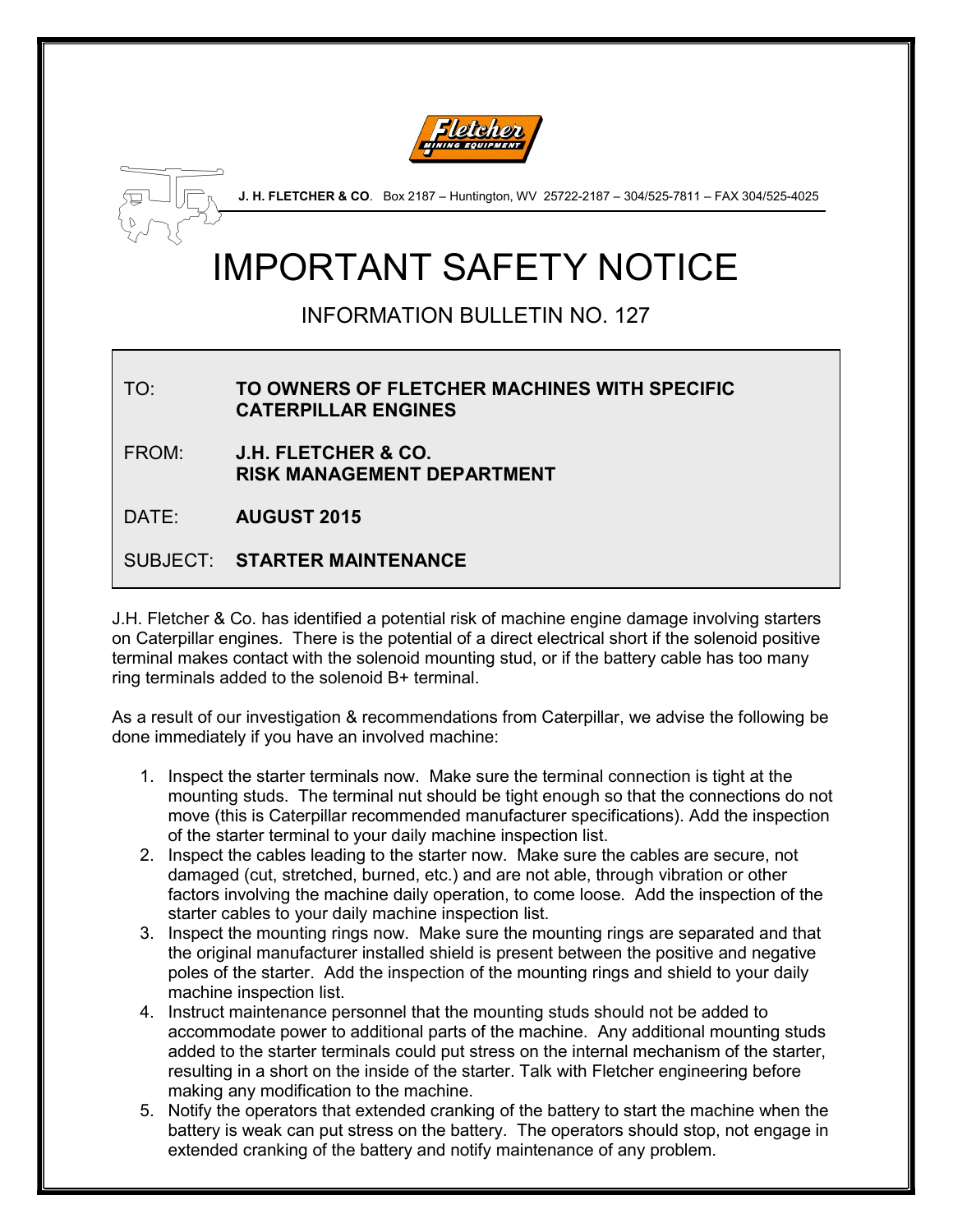J.H. Fletcher & Co. Information Bulletin 127 August 2015 Page 2

> 6. Inspect the existing fire system on your machine. Make sure it has been inspected, is easily accessible to the user and that the user understands how and when to use it.

Any of these conditions could cause the solenoid cap to crack or the stud to melt, allowing the B+ terminal to make contact with the mounting stud, causing a short or a fire.

Caterpillar has also addressed this potential risk by changing the starter in the 4<sup>th</sup> Quarter of 2013. This change was announced on its web page: . This change has resulted in an internal modification to the solenoid mounting studs. Currently, there is no indication that Caterpillar recommends that the starter be replaced at this time. However, if you order a new starter at any time through Caterpillar the new starter will have this internal change.

Fletcher has an ongoing investigation of this issue now, and may send out supplemental comments and suggestion at a later date.

#### AT THIS TIME THIS NOTICE ONLY AFFECTS MACHINES THAT HAVE SPECIFIC CATEPILLAR ENGINES.

Fletcher strongly recommends that you evaluate your starter now and confirm that no additional rings have been added to the terminal block other than the original electrical print indicates. Daily inspections of your wiring and starter terminals will help maintain the integrity of the originally designed system. Post and train your personnel about this Bulletin.

If you have any questions please do not hesitate to contact David Cooper, VP of Risk Management, 304/525-7811, ext. 240, or dcooper@jhfletcher.com.

THIS DOCUMENT, WHOLE OR IN PART, MAY NOT BE REPRODUCED IN ANY FORM WITHOUT THE PERMISSION OF J.H. FLETCHER & CO. PUBLICATION OF LESS THAN THIS COMPLETE DOCUMENT COULD BE MISLEADING TO THE READER IF YOU HAVE ANY QUESTIONS, OR TO REQUEST PERMISSION TO REPRODUCE THIS DOCUMENT, CONTACT THE RISK MANAGEMENT DEPARTMENT

FLETCHER®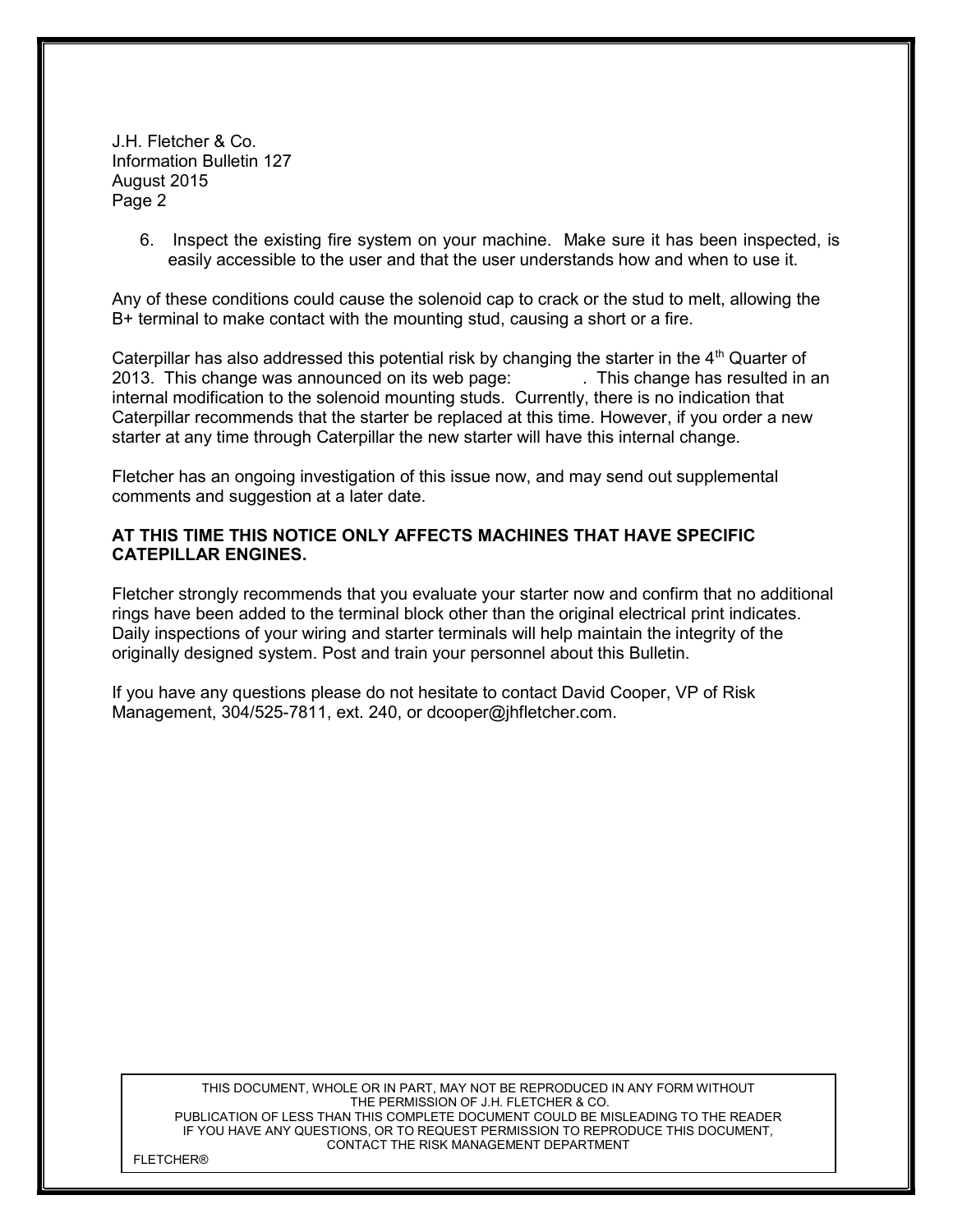J.H. Fletcher & Co. Information Bulletin 127 August 2015 Page 3

## Example of a Starter